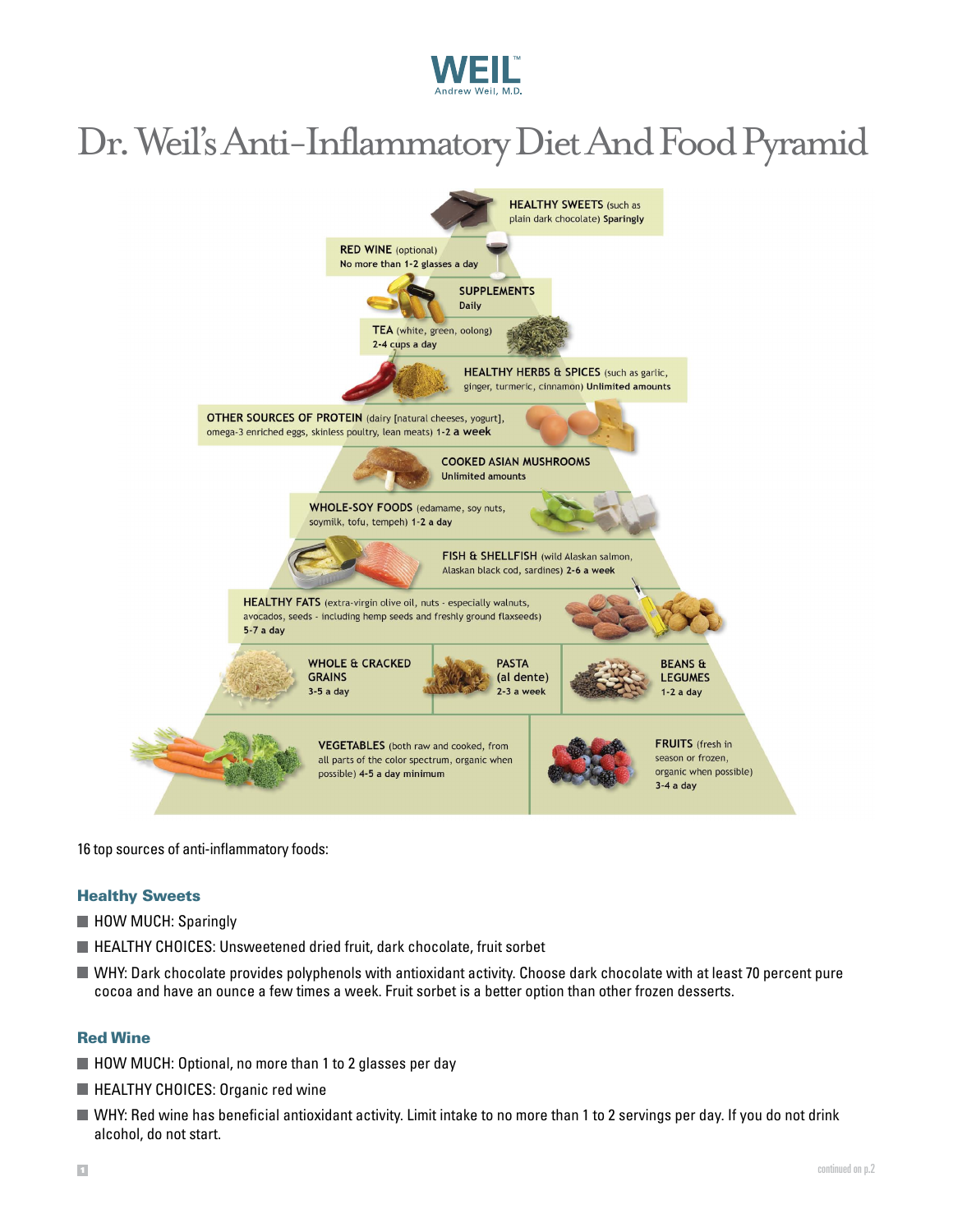#### **Supplements**

- **HOW MUCH: Daily**
- $\blacksquare$  HEALTHY CHOICES: High quality multivitamin/multimineral that includes key antioxidants (vitamin C, vitamin E, mixed carotenoids, and selenium); coenzyme Q10; 2 to 3 grams of a molecularly distilled fish oil; 2,000 IU of vitamin D3
- Why: Supplements help fill gaps in your diet when you are unable to get your daily requirement of micronutrients. [Learn more](https://www.weilvitaminadvisor.com/?aid=333316&aparam=DrW-FoodPyramidPDF&utm_source=DrW&utm_medium=referral&utm_content=DrW-FoodPyramidPDF&utm_campaign=VA)  [about supplements](https://www.weilvitaminadvisor.com/?aid=333316&aparam=DrW-FoodPyramidPDF&utm_source=DrW&utm_medium=referral&utm_content=DrW-FoodPyramidPDF&utm_campaign=VA) and get your free recommendation.

#### Tea

- HOW MUCH: 2 to 4 cups per day
- $\blacksquare$  HEALTHY CHOICES: White, green, oolong teas
- Why: Tea is rich in catechins, antioxidant compounds that reduce inflammation. Purchase high-quality tea and learn how to brew it correctly for maximum taste and health benefits.

#### [Healthy Herbs And Spices](https://www.drweil.com/diet-nutrition/cooking-cookware/cooking-with-spices/)

- **HOW MUCH: Unlimited amounts**
- HEALTHY CHOICES: Turmeric, curry powder (which contains turmeric), ginger and garlic (dried and fresh), chili peppers, basil, cinnamon, rosemary, thyme
- Why: Use these herbs and spices generously to season foods. Turmeric and ginger are powerful natural anti-inflammatory agents.

# Other Sources Of Protein

- How much: 1 to 2 servings a week (one portion is equal to 1 ounce of cheese, one 8-ounce serving of dairy, 1 egg, or 3 ounces cooked poultry or skinless meat)
- $\blacksquare$  HEALTHY CHOICES: High-quality natural cheese and yogurt, omega-3 enriched eggs, skinless poultry, grass-finished lean meats
- Why: In general, try to reduce consumption of animal foods. If you eat chicken, choose organic, cage-free chicken and remove the skin and associated fat. Use organic, high-quality dairy products moderately, primarily yogurt and natural cheeses such as Emmental (Swiss), Jarlsberg, and true Parmesan. If you eat eggs, choose omega-3-enriched eggs (from hens that are fed a flax-meal-enriched diet) or organic eggs from free-range chickens.

#### Cooked Asian Mushrooms

- **HOW MUCH: Unlimited amounts**
- $\blacksquare$  HEALTHY CHOICES: Shiitake, enokitake, maitake, oyster mushrooms (and wild mushrooms if available)
- Why: These mushrooms contain compounds that enhance immune function. Never eat mushrooms raw, and minimize consumption of common commercial button mushrooms (including cremini and Portobello).

#### Whole-Soy Foods

- $\blacksquare$  HOW MUCH: 1 to 2 servings per day (one serving is equal to ½ cup tofu or tempeh, 1 cup soy milk, ½ cup cooked edamame, or 1 ounce of soynuts)
- $\blacksquare$  HEALTHY CHOICES: Tofu, tempeh, edamame, soy nuts, soymilk
- Why: Soy foods contain isoflavones that have antioxidant activity and are protective against cancer. Choose whole-soy foods over fractionated foods like isolated soy-protein powders and imitation meats made with soy isolate.

#### Fish And Shellfish

- $\blacksquare$  HOW MUCH: 2 to 6 servings per week (one serving is equal to 4 ounces of fish or seafood)
- **HEALTHY CHOICES: Wild Alaskan salmon (especially sockeye), herring, sardines, and black cod (sablefish)**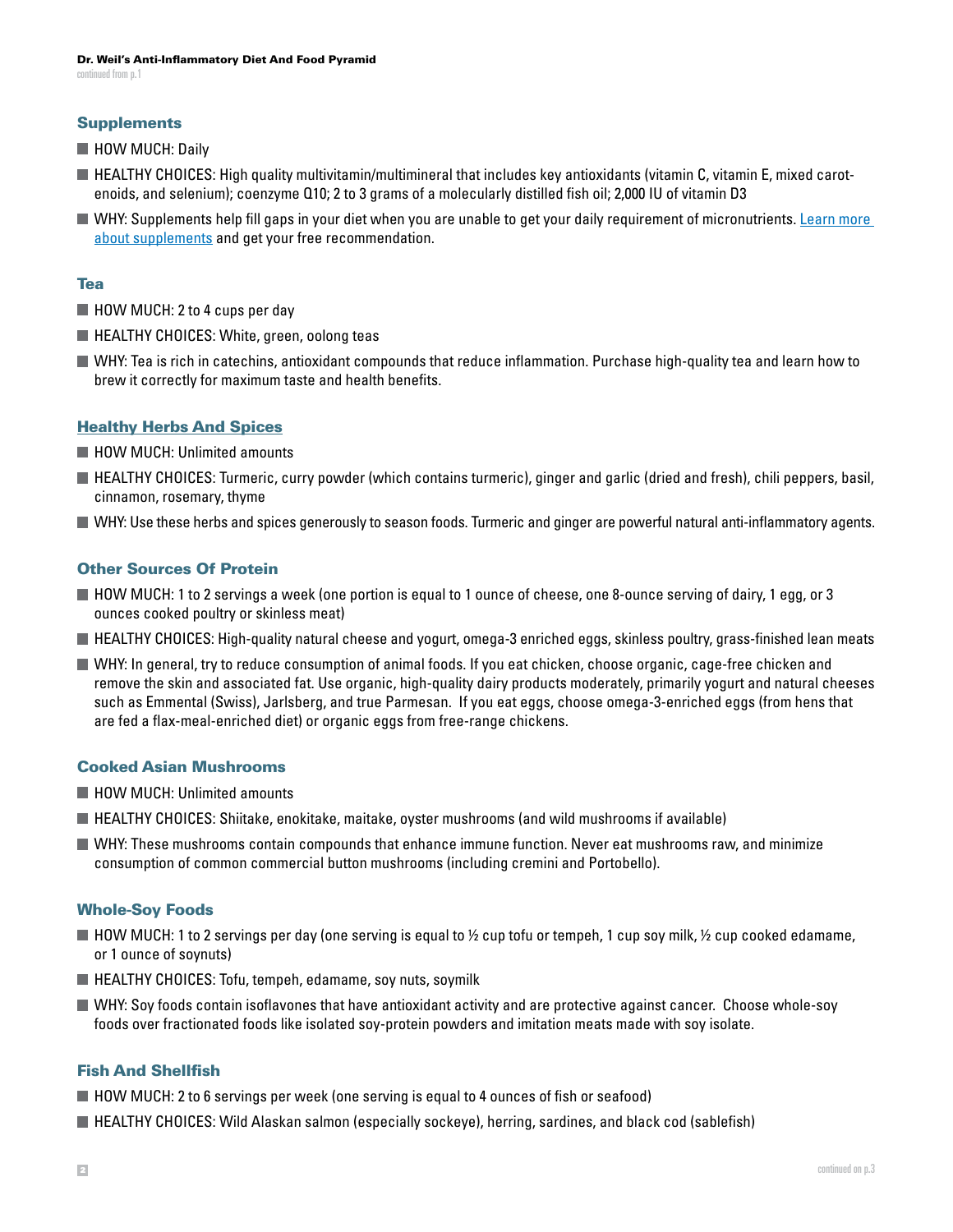Why: These fish are rich in omega-3 fats, which are strongly anti-inflammatory. If you choose not to eat fish, take a molecularly distilled fish-oil supplement that provides both EPA and DHA in a dose of 2-3 grams per day.

# Healthy Fats

- HOW MUCH: 5 to 7 servings per day (one serving is equal to 1 teaspoon of oil, 2 walnuts, 1 tablespoon of flaxseed, 1 ounce of avocado)
- HEALTHY CHOICES: For cooking, use extra-virgin olive oil and expeller-pressed grapeseed oil. Other sources of healthy fats include nuts (especially walnuts), avocados, and seeds, including hemp seeds and freshly ground flaxseed. Omega-3 fats are also found in cold-water fish, omega-3 enriched eggs, and whole-soy foods. Organic, expeller-pressed, high-oleic sunflower or safflower oils may also be used, as well as walnut and hazelnut oils in salads and dark roasted sesame oil as a flavoring for soups and stir-fries.
- Why: Healthy fats are those rich in either monounsaturated or omega-3 fats. Extra-virgin olive oil is rich in polyphenols with antioxidant activity.

# [Whole And Cracked Grains](https://www.drweil.com/diet-nutrition/anti-inflammatory-diet-pyramid/cooking-with-whole-grains/)

- $\blacksquare$  HOW MUCH: 3 to 5 servings a day (one serving is equal to about  $\frac{1}{2}$  cup of cooked grains)
- HEALTHY CHOICES: Brown rice, basmati rice, wild rice, buckwheat groats, barley, quinoa, steel-cut oats
- Why: Whole grains digest slowly, reducing frequency of spikes in blood sugar that promote inflammation. *Whole grains* means grains that are intact or in a few large pieces, not whole-wheat bread or other products made from flour.

# Pasta (Al Dente)

- $\blacksquare$  HOW MUCH: 2 to 3 servings per week (one serving is equal to about  $\frac{1}{2}$  cup cooked pasta)
- HEALTHY CHOICES: Organic pasta, rice noodles, bean-thread noodles, and part whole-wheat and buckwheat noodles like Japanese udon and soba
- Why: Pasta cooked al dente (when it has "tooth" to it) has a lower glycemic index than fully cooked pasta. Low-glycemicload carbohydrates should be the bulk of your carbohydrate intake to help minimize spikes in blood glucose levels.

# [Beans And Legumes](https://www.drweil.com/diet-nutrition/anti-inflammatory-diet-pyramid/cooking-with-beans-legumes/)

- $\blacksquare$  HOW MUCH: 1 to 2 servings per day (one serving is equal to  $\frac{1}{2}$  cup of cooked beans or legumes)
- **HEALTHY CHOICES: Beans like Anasazi, adzuki and black, as well as chickpeas, black-eyed peas and lentils**
- Why: Beans are rich in folic acid, magnesium, potassium and soluble fiber. They are a low-glycemic-load food. Eat them well cooked either whole or pureed into spreads like hummus.

# **Vegetables**

- $\blacksquare$  HOW MUCH: 4 to 5 servings per day minimum (one serving is equal to 2 cups salad greens or  $\frac{1}{2}$  cup vegetables cooked, raw, or juiced)
- HEALTHY CHOICES: Lightly cooked dark leafy greens (spinach, collard greens, kale, Swiss chard), cruciferous vegetables (broccoli, cabbage, Brussels sprouts, kale, bok choy and cauliflower), carrots, beets, onions, peas, squashes, sea vegetables and washed raw salad greens
- Why: Vegetables are rich in flavonoids and carotenoids with both antioxidant and anti-inflammatory activity. Go for a wide range of colors, eat them both raw and cooked, and choose organic when possible.

# Fruits

 $\blacksquare$  HOW MUCH: 3 to 4 servings per day (one serving is equal to 1 medium-size piece of fruit,  $\frac{1}{2}$  cup chopped fruit,  $\frac{1}{2}$  cup of dried fruit)